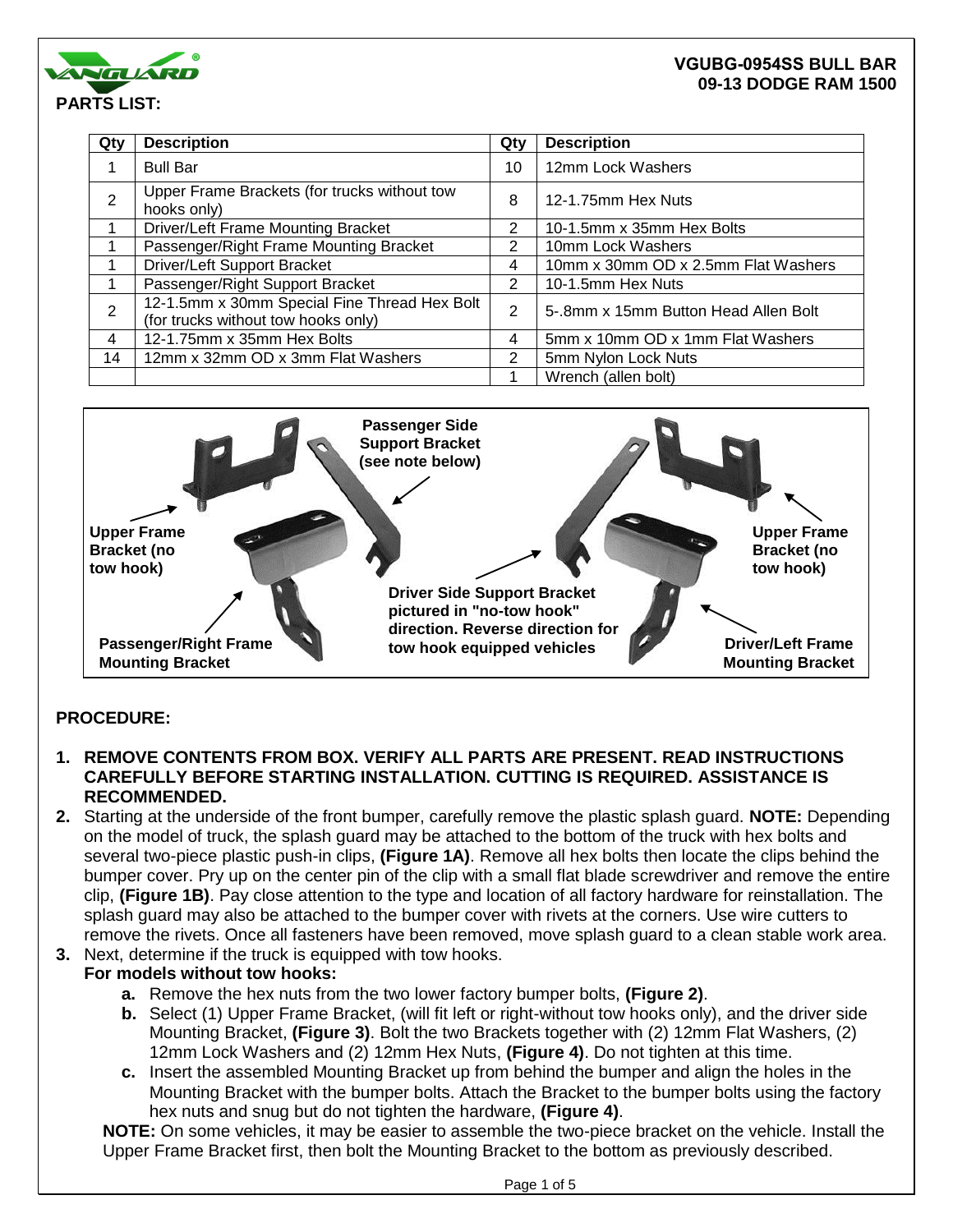- **d.** Install the driver side Lower Support Bracket with the bent end toward the front of the vehicle, **(Figures 3 & 4)**. Bolt the Support Bracket to the inside of the Lower Mount using the top round hole in the Lower Mounting Bracket with the included (1) 10mm x 35mm Hex Bolt, (2) 10mm Flat Washers, (1) 10mm Lock Washer and (1) 10mm Hex Nut.
- **e.** Attach the flat end of the driver side Bracket to the frame with (1) 12-1.5mm x 30mm **Special Fine Thread** Hex Bolt, (1) 12mm Flat Washer and (1) 12mm Lock Washer, **(Figure 4)**. **IMPORTANT:** The hole in the bottom of the frame is **fine thread**. Only use the 12-1.5mm x 30mm Hex Bolt provided in the hardware kit. Snug but do not tighten all hardware at this time.

# **For models with tow hooks:**

- **a.** Remove the (2) hex nuts holding the front of the tow hook to the back of the bumper, **(Figure 5)**.
- **b.** Select the driver side Lower Mounting Bracket, **(Figure 6)**. Hang the Bracket from the tow hook mounting studs using the factory Hex Nuts. Do not tighten hardware at this time.
- **c.** Line up the flat end of the driver side Support Bracket to the inside of the Lower Mounting Bracket, The Support Bracket will use the rear hole for the Bull Bar. Do not attach at this time.
- **d.** Attach the bent end of the Support Bracket to the rear tow hook bolt. Loosen the rear mounting bolt for the tow hook. Insert the slotted end under the head of the factory bolt, **(Figure 6)**. **e.** Snug but do not tighten all hardware at this time.
- **4.** Repeat the appropriate **Step 3** for the passenger side Mounting Bracket installation.
- **5.** With help, position the Bull Bar on the inside of the Mounting Brackets. Use the included (4) 12-1.75mm x 35mm Hex Bolts, (4) 12mm Lock Washers, (8) 12mm Flat Washers and (4) 12mm Hex Nuts to attach the Bull Bar to the Mounting Brackets, **(Figure 7)**. **NOTE**: On vehicles with tow hooks, insert the rear bolt through the tab on the Bull Bar, the Mounting Bracket and through the flat end of the Support Bracket. Snug but do not tighten hardware.
- **6.** Stand back from the vehicle and check to see that the Bull Bar is centered and level on the vehicle and adjust as necessary. Tighten only the hardware securing the Mounting Brackets to the truck. Do not tighten the hardware on the Bull Bar. Remove the Bull Bar.
- **7.** Next, hold the splash guard up to the bumper cover and align it with the mounting points, **(Figure 8)**. Mark the location of the Mounting Brackets onto the back of the splash guard, **(Figure 9)**. Cut an approximately 1/2" wide by 4" long slot in the splash guard as pictured in **Figure 10**. **NOTE:** The size of the slot is an estimate only and may vary due to different factory designs for the splash guards and front bumper covers. Also, additional cutting may be required to clear the Support Bracket on vehicles equipped with tow hooks. **IMPORTANT:** To maintain the integrity of the splash guard, do not cut the slot any larger than necessary. Do not cut through the front or back edges of the cover, **(Figure 10)**. Make several small cuts first and check the fit often for a clean installation.
- **8.** Check the fit and reinstall the splash guard using the factory hardware. Use the included (2) 5mm x 15mm Allen Bolts, (4) 5mm Flat Washers and (2) 5mm Lock Nuts to replace the rivets if required, **(Figure 11)**.
- **9.** Reinstall the Bull Bar described in **Step 5**, **(Figure 7)**.
- **10.** Level and adjust the Bull Bar and tighten all hardware.
- **11.** Do periodic inspections to the installation to make sure that all hardware is secure and tight.

**To protect your investment**, wax this product after installing. Regular waxing is recommended to add a protective layer over the finish. Do not use any type of polish or wax that may contain abrasives that could damage the finish.

**For stainless steel**: Aluminum polish may be used to polish small scratches and scuffs on the finish. Mild soap may be used also to clean the Bull Bar.

**For gloss black finishes**: Mild soap may be used to clean the Bull Bar.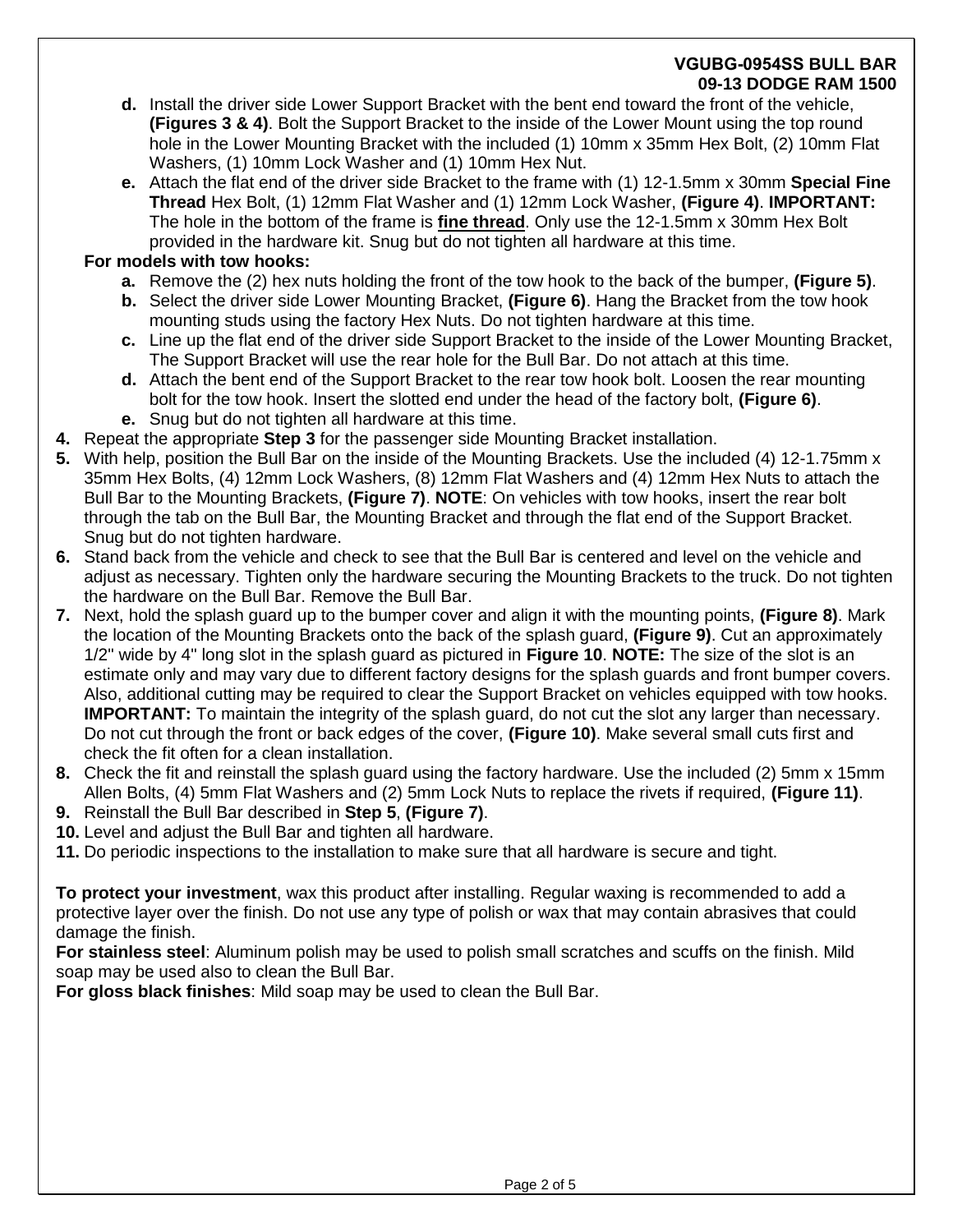# **VGUBG-0954SS BULL BAR 09-13 DODGE RAM 1500 Driver Side Installation Pictured Fig 1B Pin Housing IMPORTANT: On models without tow hooks, use only the supplied 12-1.5mm x 30mm Fine Thread Hex Bolt 12mm Flat Washer 12mm Lock Washer Frame Mounting Bracket "No Tow Hook Models," use factory hex nuts Pry up the center pin to remove the complete fastener (Fig 1A) Pictured from behind bumper (Fig 2) Driver side pictured from behind bumper (non tow hook models) Front Remove the (2) factory hex nuts from the lower bumper bolts (Fig 3) Driver side Support Bracket in "no Tow Hook" position Front (1) 10mm x 35mm Hex Bolt (2) 10mm Flat Washers (1) 10mm Lock Washer (1) 10mm Hex Nut Driver side Mounting Bracket requires: (2) 12mm Flat Washers (2) 12mm Lock Washers (2) 12mm Hex Nuts Front Fig 4**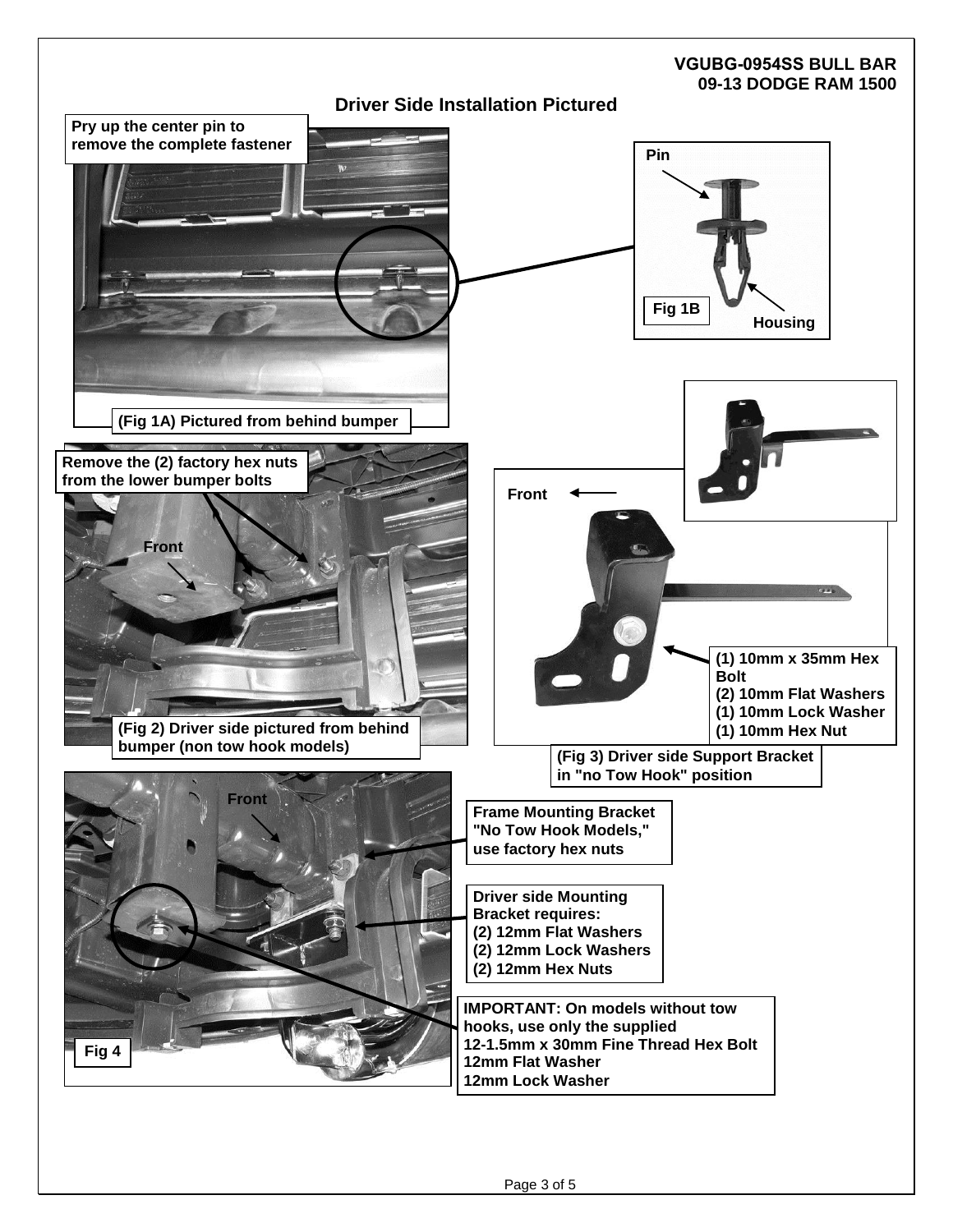## **Driver Side Installation Pictured**